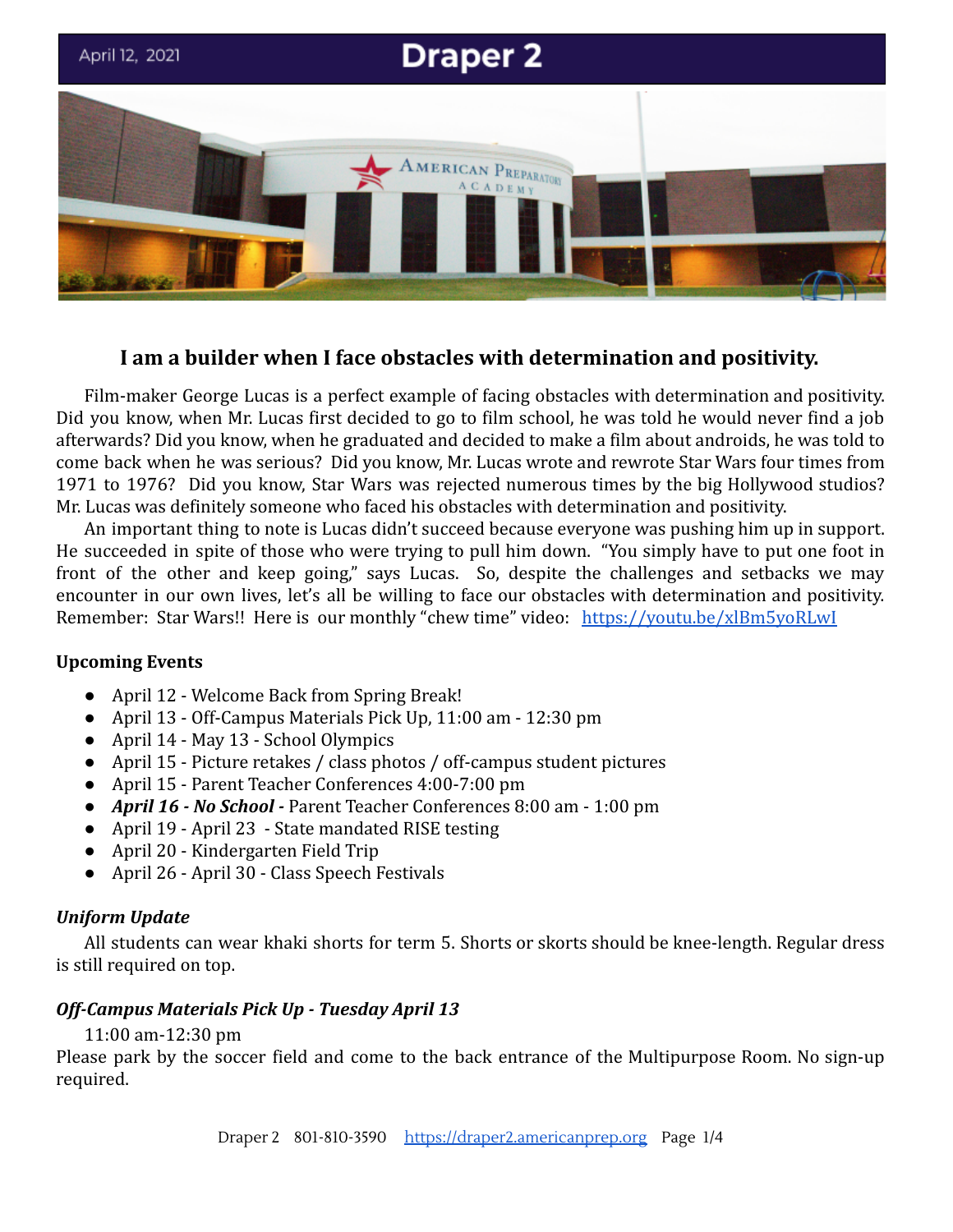### *Picture Retakes, Class Photos, Off-Campus Student Pictures - Thursday April 15*

Our class pictures, retakes, and off-campus school photos will be taken Thursday, April 15th. If your student needs a retake done, please return the original pictures that you do not like and we will gladly have the photographer retake your picture for you.

Our off-campus students can come any time during the day, or between 3-5 pm, to have their pictures taken. Please park behind the school and enter through the Multipurpose Room doors. We would LOVE to include ALL of our students in the yearbook!

A flyer to order class photos was sent home with the paper version of this newsletter.

#### *Yearbooks - For Sale Now!*

[https://www.purchaseyearbook.com](https://www.purchaseyearbook.com/Customer/Home/Index?prepay=DRAPER2APA2021) *Code: [DRAPER2APA2021](https://www.purchaseyearbook.com/Customer/Home/Index?prepay=DRAPER2APA2021)*

### *Parent/Teacher Conferences - Thursday, April 15 & Friday, April 16*

On-Campus Students Only - You can schedule a conference by logging into Skyward. We have had so few opportunities to have parents at the school - we prefer to see you in person for these conferences (wear a mask, please).

[How to schedule on a computer](https://draper2.americanprep.org/wp-content/uploads/sites/3/2020/10/Directions_PTCs-Desktop.pdf) [How to schedule on the app](https://draper2.americanprep.org/wp-content/uploads/sites/3/2020/10/Directions_PTCS-App.pdf)

#### *Speech Festival*

Every year at American Preparatory Academy we have a speech festival. This gives all students a chance to practice their speaking skills. Students will be given a two-minute window to perform a speech or poem for their peers. Every student will be required to perform in class and then one student from each class will be chosen to perform at the school-wide festival. Details are attached to this email and found here: <https://draper2.americanprep.org/draper-2-campus-2021-speech-festival>

### *Re-enrollment for Current Students*

Re-enrollment is happening now! Login to Skyward from a desktop computer *(ie: not the app)* and click on *Returning Student Enrollment* on the left navigation tab.

<https://draper2.americanprep.org/how-to-re-enroll-using-skyward/>

Please email [mcarman@apamail.org](mailto:mcarman@apamail.org) or [lhickman@apamail.org](mailto:lhickman@apamail.org) if you need assistance logging in or anytime during the process. You are welcome to come to the school if you need to use one of our computers or need step-by-step help.

#### *Lost and Found*

Review the items in our lost and found! Have your students collect lost items, or take a look yourself during Parent/Teacher Conferences! <https://draper2.americanprep.org/lost-and-found/>

#### *Test Data and School Report Cards Available*

The 2019-2020 School Report Cards are available on the American Prep website's Parent Library under "Plans and Reports" [\(http://www.americanprep.org/plans-and-reports/](http://www.americanprep.org/plans-and-reports/)). School Improvement Plans for our Title I Campuses will also be located at this site. If you have any questions regarding this data, feel free to contact your school administrators. (end 4.19.21)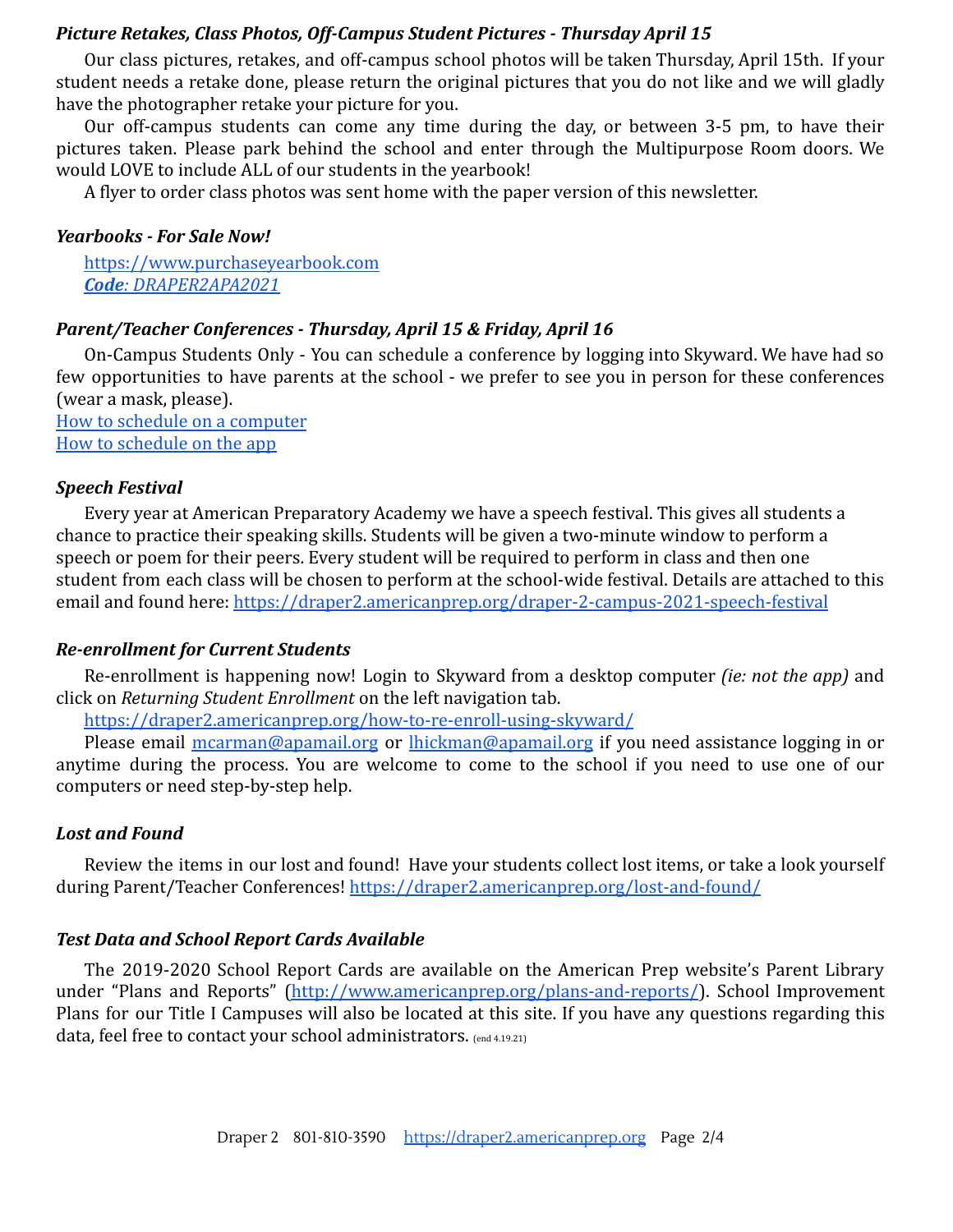### *Sandy City Art Show*

Draper 2 had so many winners at the Sandy Arts Guild's Elementary School Art Show! The students will be presented their awards and ribbons at one of our Wednesday/Thursday morning assemblies. Click the link to see the amazing art of the students listed below: <https://draper2.americanprep.org/student-art/>

- First Grade Second Place: Isabelle Moore
- Second Grade First Place: Nikola Jovanic
- Second Grade Third Place: Ava Vo
- Third Grade Second Place: Tiana Lee
- Third Grade- Third Place: Claire Jense
- Third Grade Honorable Mention: Yohanna Carreto
- Fourth Grade First Place: Chase Haile
- Fourth Grade Second Place: Leanna Muir
- Fourth Grade Honorable Mention: Jocelyn Neff
- Fifth Grade Honorable Mention: Anabella McDaniel
- Sixth Grade First Place, Jasury Van Roosendaal
- Sixth Grade Second Place, Hannah Ganbold
- Sixth Grade Third Place, Morganne Strong
- Sixth Grade Honorable Mention, Graham Lowe

### *Curriculum Policy Reminder (end 4.19.21)*

School property that is temporarily issued to students is expected to be returned in the same condition with consideration for normal "wear and tear" no later than the last school day of each school year. American Prep staff carefully records and inspects issued items, including digital equipment, calculators, textbooks, library books, musical instruments, and other materials. When a student is issued an item during the school year, it is the family's responsibility to report any damage that may have escaped the school's notice within 2 school days. Failure to do so will result in the assumption that any damage found occurred while under the current student's care. Parents will be required to pay for all materials that are not returned, lost, or returned with damage.

Fines associated with unreturned, lost, or damaged items are NOT subject to fee waivers. APA will NOT accept replacement materials provided by parents. APA will work with families to provide options to help with the reduction of and payment of fines, including payment plans or the school may provide for a program of work the student may complete in lieu of the payment. American Prep may withhold the issuance of an official written grade report, diploma, or transcript of the student responsible for willful damage or loss until the fine has been resolved (53G-8-212(2)(a)). American Prep also reserves the right to seek payment through a collections agency if a fine has not been paid or resolved within 60 days of issuance for continuing students or immediately for unenrolled students.

Parents will be charged the replacement cost for lost or damaged books and a \$2 processing fee for book covers and coding stickers.

Damage found on books upon return at any time during the school year beyond normal "wear and tear" that can be repaired will incur a repair fine according to the following:

- Cover repair \$1
- Spine repair \$1
- Page repair \$.25 per page
- Page replacement \$.50 per page